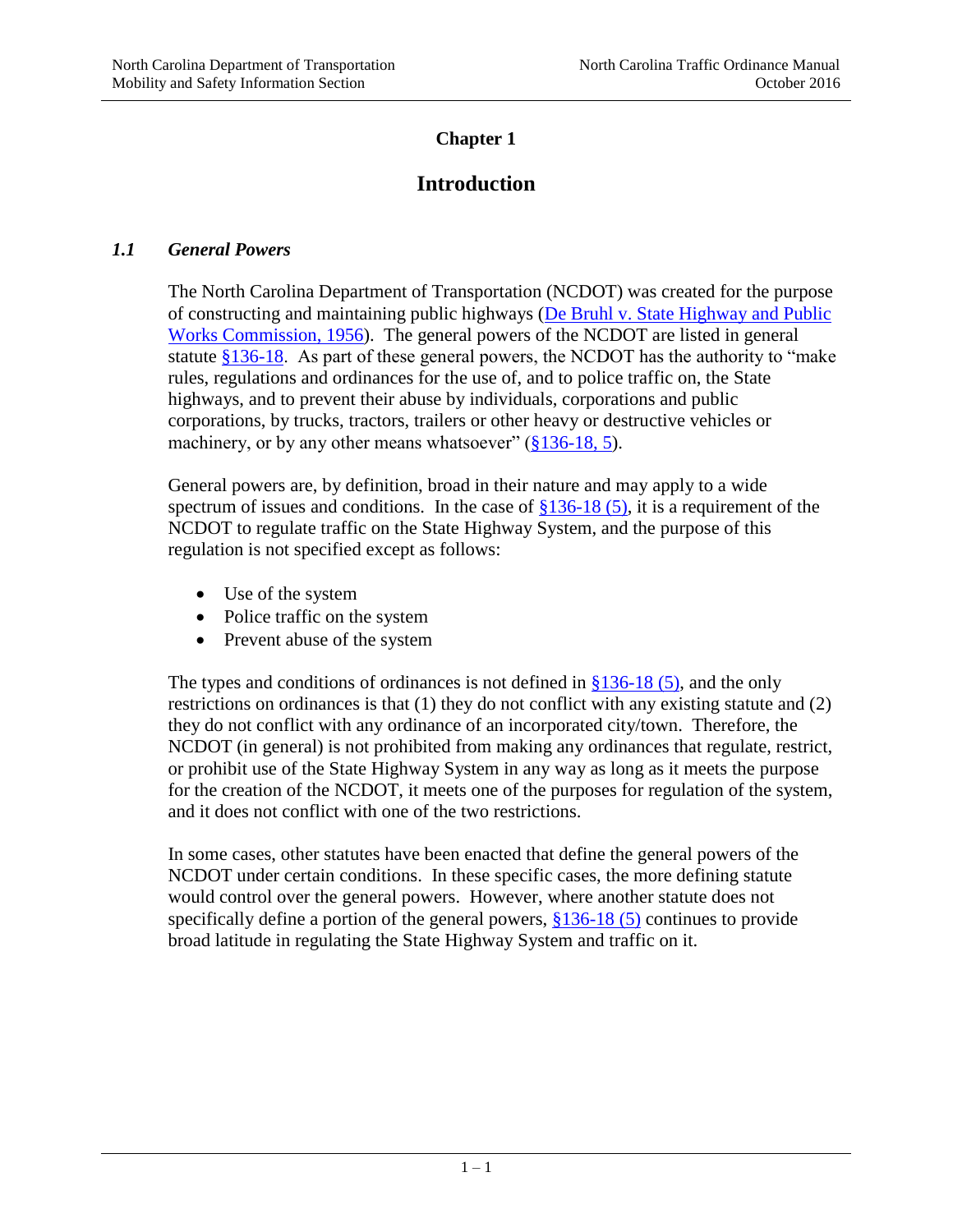## *1.2 Ordinance Authority*

In general, the North Carolina Department of Transportation (NCDOT) has the authority to "make rules, regulations and ordinances for the use of, and to police traffic on, the State highways, and to prevent their abuse" [\(§136-18, 5\)](http://www.ncleg.net/gascripts/statutes/statutelookup.pl?statute=136-18). The Board of Transportation (BOT) has the power and duty to "promulgate rules, regulations, and ordinances concerning all transportation functions assigned to the Department" ( $§143B-350$ , f, g). The BOT has delegated to the Secretary of Transportation the authority to "adopt all necessary rules for the use of and to police traffic on state highways" [\(19A:4A.0104, a\)](http://reports.oah.state.nc.us/ncac/title%2019a%20-%20transportation/chapter%2004%20-%20secretary%20of%20transportation/subchapter%20a/19a%20ncac%2004a%20.0104.html). The Secretary of Transportation has sub-delegated to the State Traffic Engineer (STE) the authority to "adopt all necessary rules for the use of and to police traffic on state highways, and to set, change or extend route numbers on the Primary highway system of North Carolina" [\(19A:4A.0104, b\)](http://reports.oah.state.nc.us/ncac/title%2019a%20-%20transportation/chapter%2004%20-%20secretary%20of%20transportation/subchapter%20a/19a%20ncac%2004a%20.0104.html).

Pursuant to this authority, the State Traffic Engineer adopts and promulgates ordinances based on traffic and engineering studies performed by the Transportation Mobility and Safety Division (TMSD) and in accordance with North Carolina General Statutes (NCGS) and the North Carolina Administrative Code (NCAC). Ordinances are usually not required for conditions that are covered by general statute. However, ordinances are generally required where any of the following occur:

- a. An ordinance is required by general statute (such as speed zones),
- b. Municipal concurrence is required (such as a speed zone within an incorporated municipality),
- c. Clarification of a general statute is required (such as defining the speed limit of a speed zone),
- d. A traffic engineering investigation into the safety and/or operational conditions is required or necessary (such as reasonable access for STAA routes or a no parking, tow-away zone), or
- e. An inventory of a given condition is desired (such as right turn on red restrictions and public vehicle areas).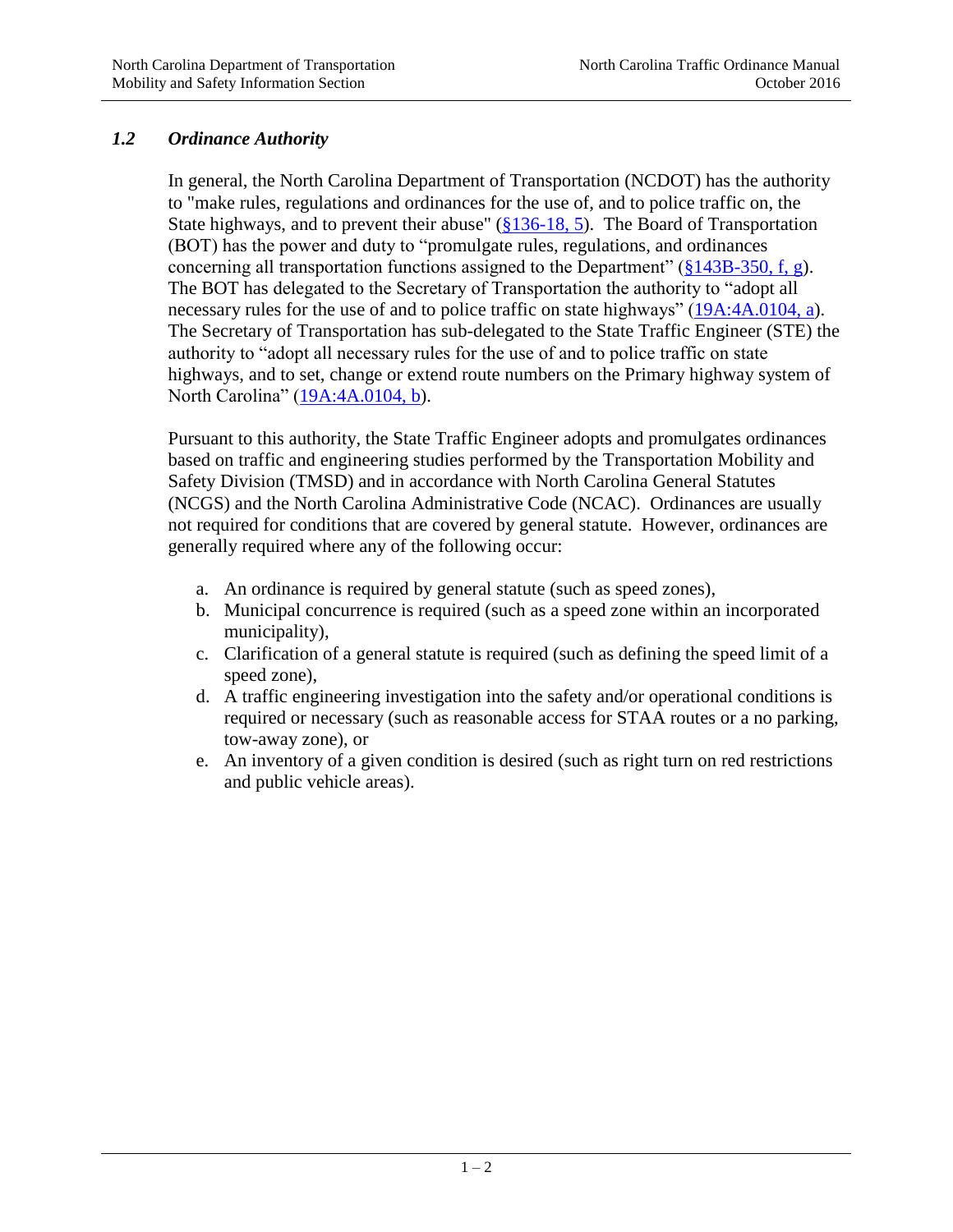#### *1.3 Distance, Direction, Terminal Points, and High Order/Low Order Routes*

The distances, directions, and terminal (beginning and ending) points of all ordinances shall be based solely on the TEAAS feature report for the given road. Contact the Ordinance Program Administrator if a feature report is incorrect, incomplete, or does not exist.

Terminal points should only consist of state boundaries, county boundaries, or roads. Bridges, railroad crossings, and municipal boundaries should not be used for terminal points.

All ordinances should milepost. Therefore, features that have loop conditions present shall not be used as terminal points.

The highest order route shall always be used for ordinances with the following exceptions:

- STAA National Network ordinances (type 43) shall conform to the Code of Federal Regulations
- STAA Designation ordinances (types 44, 45, and 46) shall conform to North Carolina Board of Transportation authorization
- Route Change ordinances (type 22) shall be written for all affected routes

#### *1.4 Overlaps*

Overlaps exist when two or more ordinances, at least in part, cover the same section of road. In some cases this is not a problem because the condition remains unchanged (such as two no parking ordinances overlapping each other) or the ordinances represent noncompetitive conditions (such as a no parking ordinance overlapping a truck route).

However, in many cases an overlap causes a problem because a conflict of conditions exist (such as a truck route overlapping a truck prohibited route, or a rural speed limit overlapping a municipal speed limit). New ordinances with problematic overlaps are not allowed into the ordinance system. Existing ordinances with problematic overlaps should be corrected through the repeal/approval process.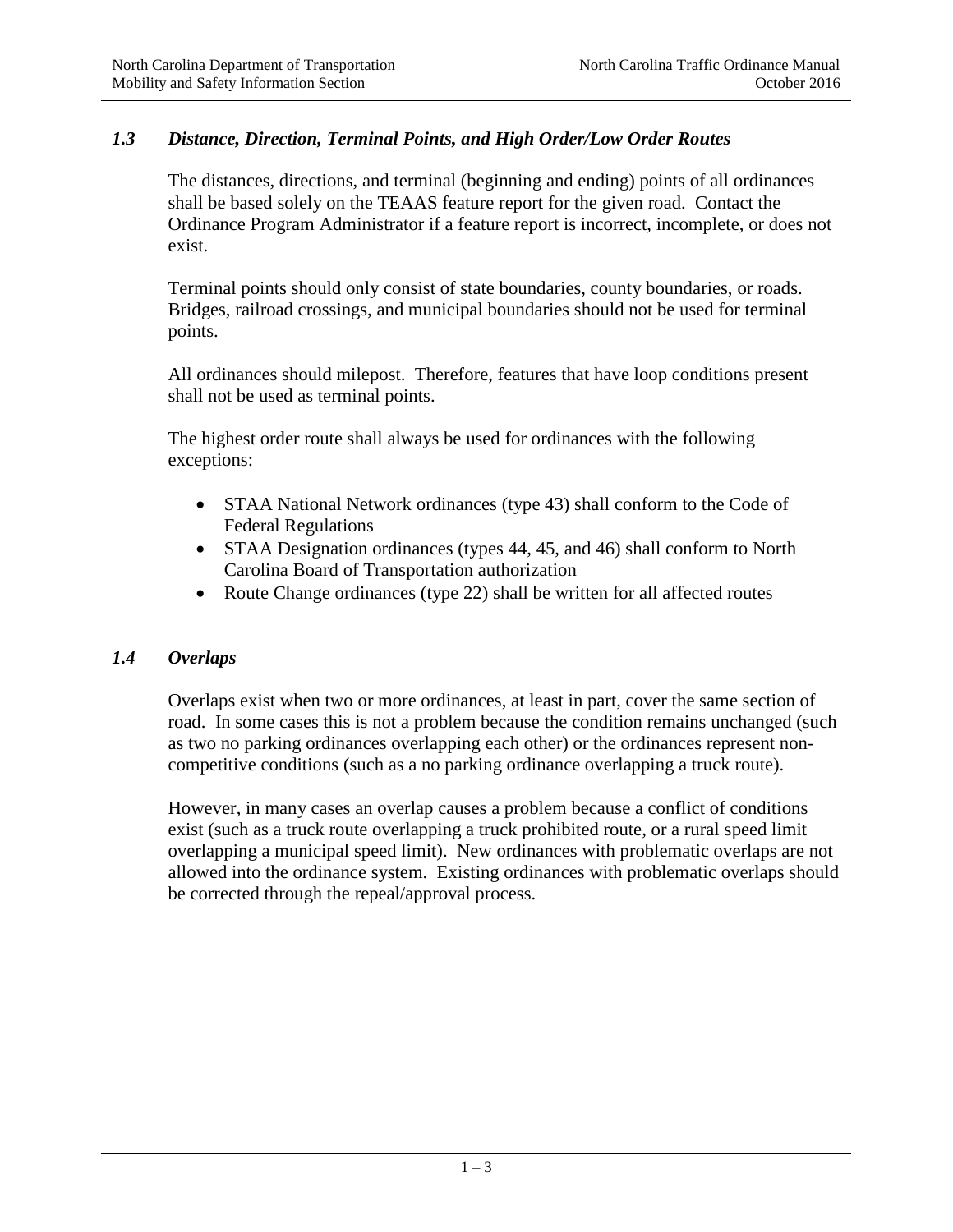## *1.5 Additional Information and/or Justification*

The State Traffic Engineer requires additional information and/or justification for several new ordinances as follows…

- Municipal ordinances shall have an original signed and notarized municipal approval certificate prior to approval
- Work zone ordinances shall have a work zone justification package (including drawings)
- No parking, tow-away ordinances shall have a map and justification
- Movement restrictions shall have justification
- Truck restrictions or prohibitions shall have appropriate justification
- Route changes shall have maps, request forms, and resolutions (MPO/RPO and/or municipality)
- Temporary vehicle restrictions or prohibitions shall have appropriate justification
- Passenger bus prohibitions shall have justification
- Public vehicular area shall have plats and Division approval
- Low speed vehicle prohibitions shall have justification

#### *1.6 Repealing Ordinances*

Municipal ordinances recommended for repeal shall have an original signed and notarized municipal repeal certificate sent to the Ordinance Program Administrator prior to repeal.

## *1.7 Certificate of Rulemaking*

The signed Certificate of Rulemaking (COR) is the official record of legally enacted and rescinded ordinances. A certificate exists for each date where ordinances were enacted or rescinded.

## *1.8 Controlled Access Facility*

A controlled access facility means a facility with [full, partial, or limited access control.](https://connect.ncdot.gov/projects/planning/TPB%20Documents/NCDOT%20Facility%20Types%20-%20Control%20of%20Access%20Definitions.pdf)